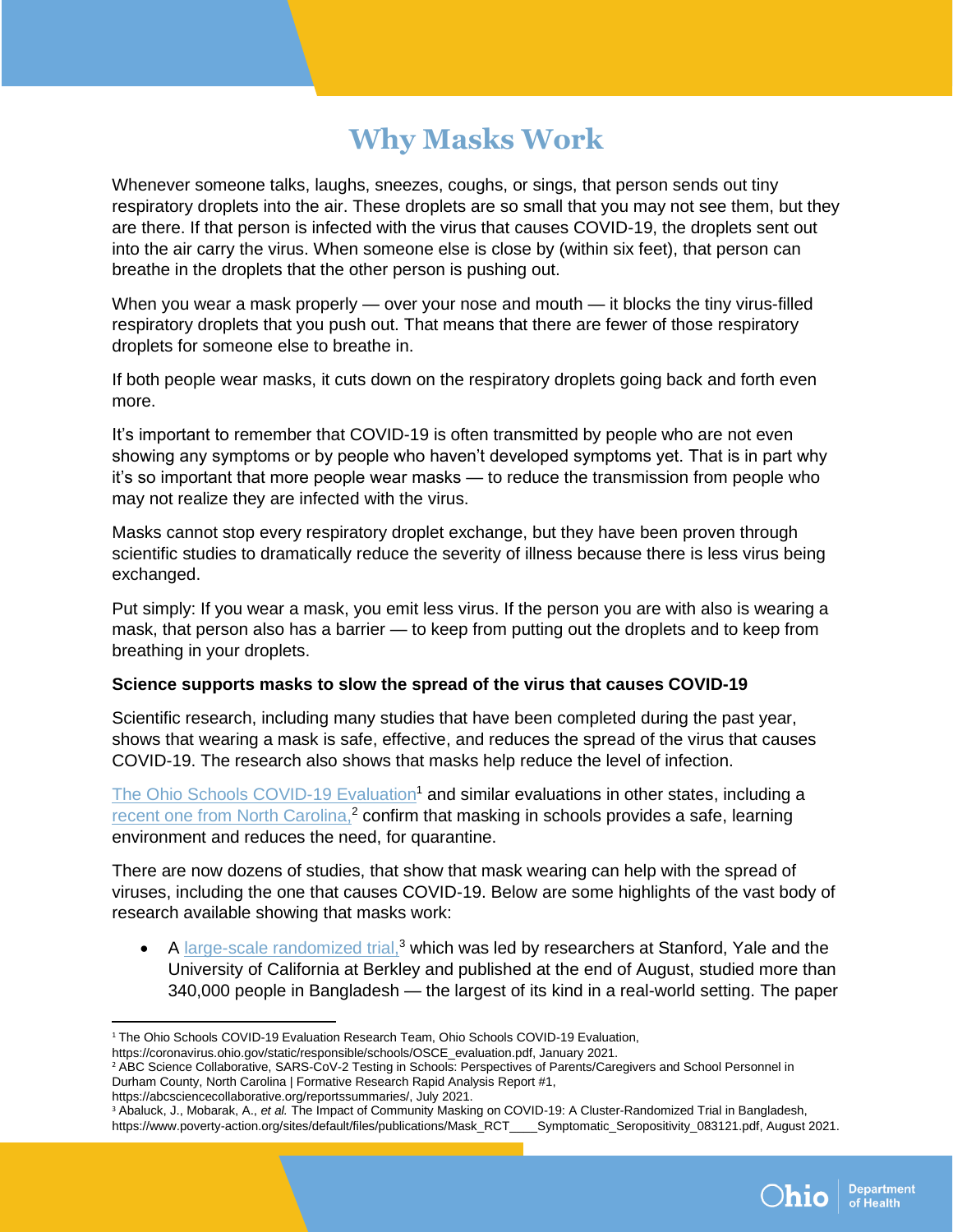found that a community-based mask program, including distribution and promotion, led to fewer people testing positive for COVID-19. Surgical masks prevented one in three symptomatic infections in those 60 and older.

In two different evidence reviews, one published in February 2021 in the Journal of the [American Medical Association,](https://jamanetwork.com/journals/jama/fullarticle/2776536)<sup>4</sup> and the other in January 2021 in the Proceedings of the [National Academy of Sciences,](https://www.pnas.org/content/118/4/e2014564118#abstract-1)<sup>5</sup> researchers reviewed more than 160 studies. Both concluded that masks are effective at slowing the spread of the virus. The Journal of American Medical Association authors noted that wearing a multi-layer cloth mask blocked as much as 50% to 70% of exhaled small droplets and particles. In the Proceedings of the National Academy of Sciences review, scientists said that "Nonmedical masks … have been effective in reducing transmission of respiratory viruses; and places and time periods where mask usage is required or widespread have shown substantially lower community transmission." Another Journal of American Medical Association study also published in February 2021, stated, "Compelling data now demonstrate that community mask wearing is an effective nonpharmacologic intervention to reduce the spread of this infection, especially as source control to prevent spread from infected persons, but also as protection to reduce wearers' exposure to infection." Wearing of face masks becomes even more important as variants of the virus mutate.

#### **In short, it is now very clear that when it comes to slowing the spread of COVID-19, masks work.**

#### **Pediatricians recommend mask wearing for children older than age 2 to prevent the spread of COVID-19**

Masks don't just work for adults. They also work for kids. In July 2021, the American Academy of Pediatrics strongly endorsed the use of infection control procedures, including wearing masks for children. The best thing for children is for them to be in school, five days a week. Wearing masks allows children to be in school consistently with less risk of contracting and transmitting the virus and less risk of quarantine.

"Face masks can be safely worn by all children 2 years of age and older, including the vast majority of children with underlying health conditions, with rare exception," the American Academy of Pediatrics [said.](https://www.aap.org/en/pages/2019-novel-coronavirus-covid-19-infections/clinical-guidance/cloth-face-coverings/)<sup>6</sup>

#### **Watch a high-speed laser light video that shows how respiratory droplets are emitted**

To see how respiratory droplets are emitted when speaking vs. when wearing a mask, scientists published a video of a [high-speed laser-light video](https://www.youtube.com/watch?app=desktop&v=UNHgQq0BGLI) in the New England Journal of Medicine. The video shows droplets flashing when participants said the words, "stay healthy," without a mask. The video then shows the lack of droplets pushed out when the participant is wearing a mask.

<sup>4</sup> Brooks, John T. and Butler, Jay C., Effectiveness of Mask Wearing to Control Community Spread of SARS-CoV-2, *JAMA Insights*, https://jamanetwork.com/journals/jama/fullarticle/2776536, February 2021.

<sup>5</sup> Howard, J., et al. An evidence review of face masks against COVID-19, *PNAS*, https://www.pnas.org/content/118/4/

<sup>6</sup> American Academy of Pediatrics, Face Mask Guidance, https://www.aap.org/en/pages/2019-novel-coronavirus-covid-19 infections/clinical-guidance/cloth-face-coverings/, August 2021